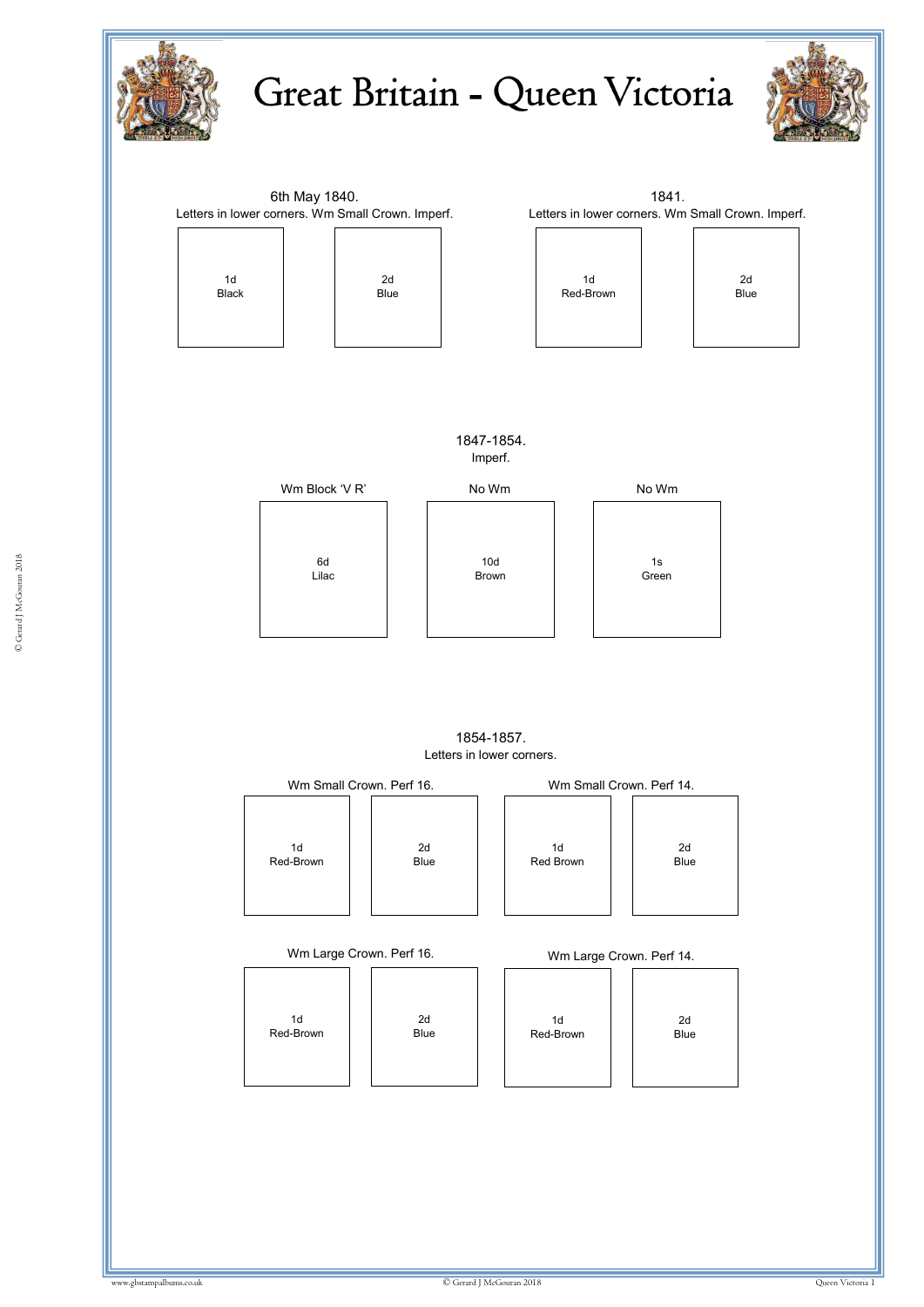

© Gerard J McGouran 2018 © Gerard J McGouran 2018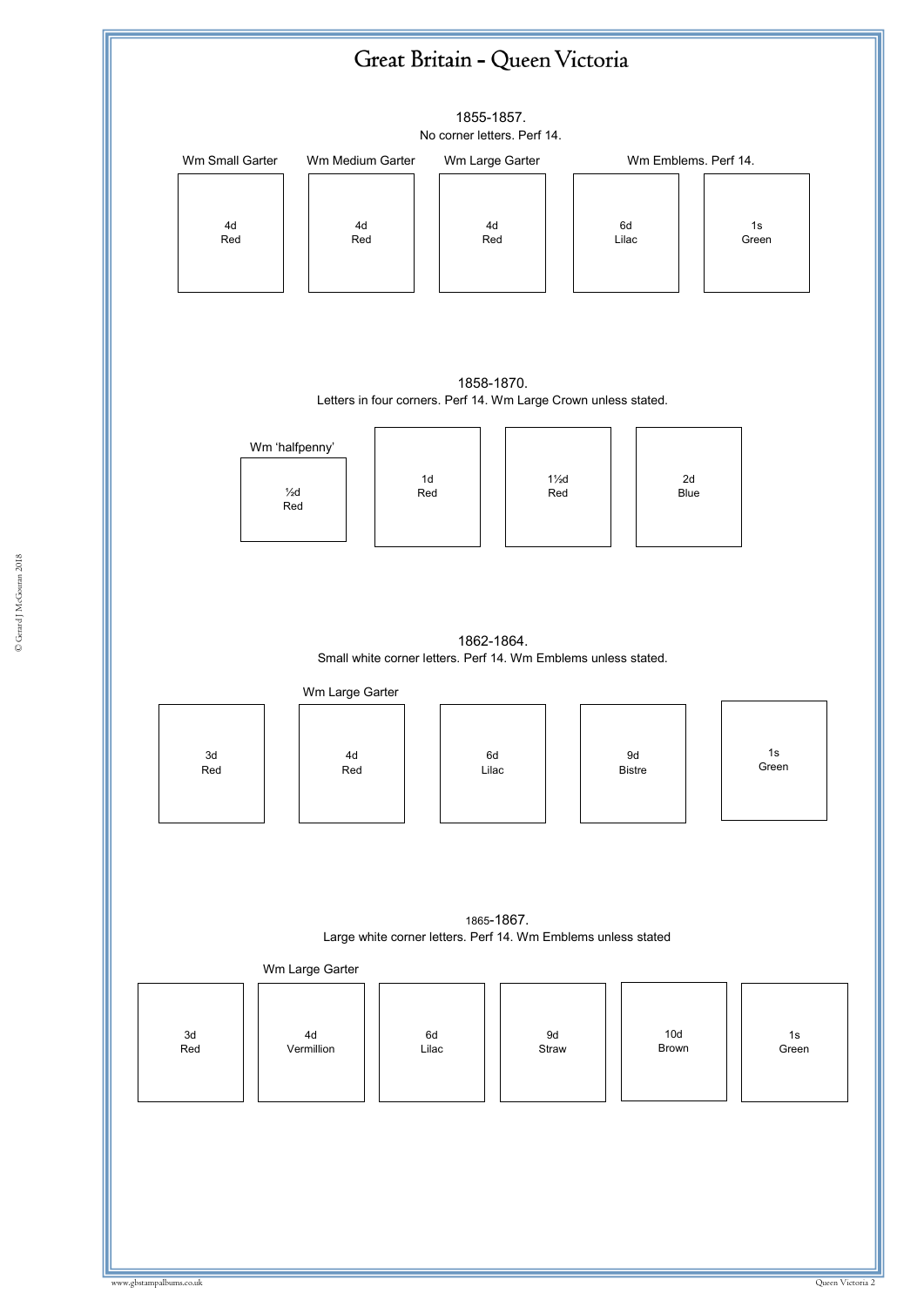## Great Britain - Queen Victoria

1867-1880. Large white corner letters. Wm Spray of Rose. Perf 14.



1867-1883. White corner letters. Wm Maltese Cross. Perf 15½ x 15.

| 5s<br>Red | 10s<br>Grey | £1<br>Brown |
|-----------|-------------|-------------|



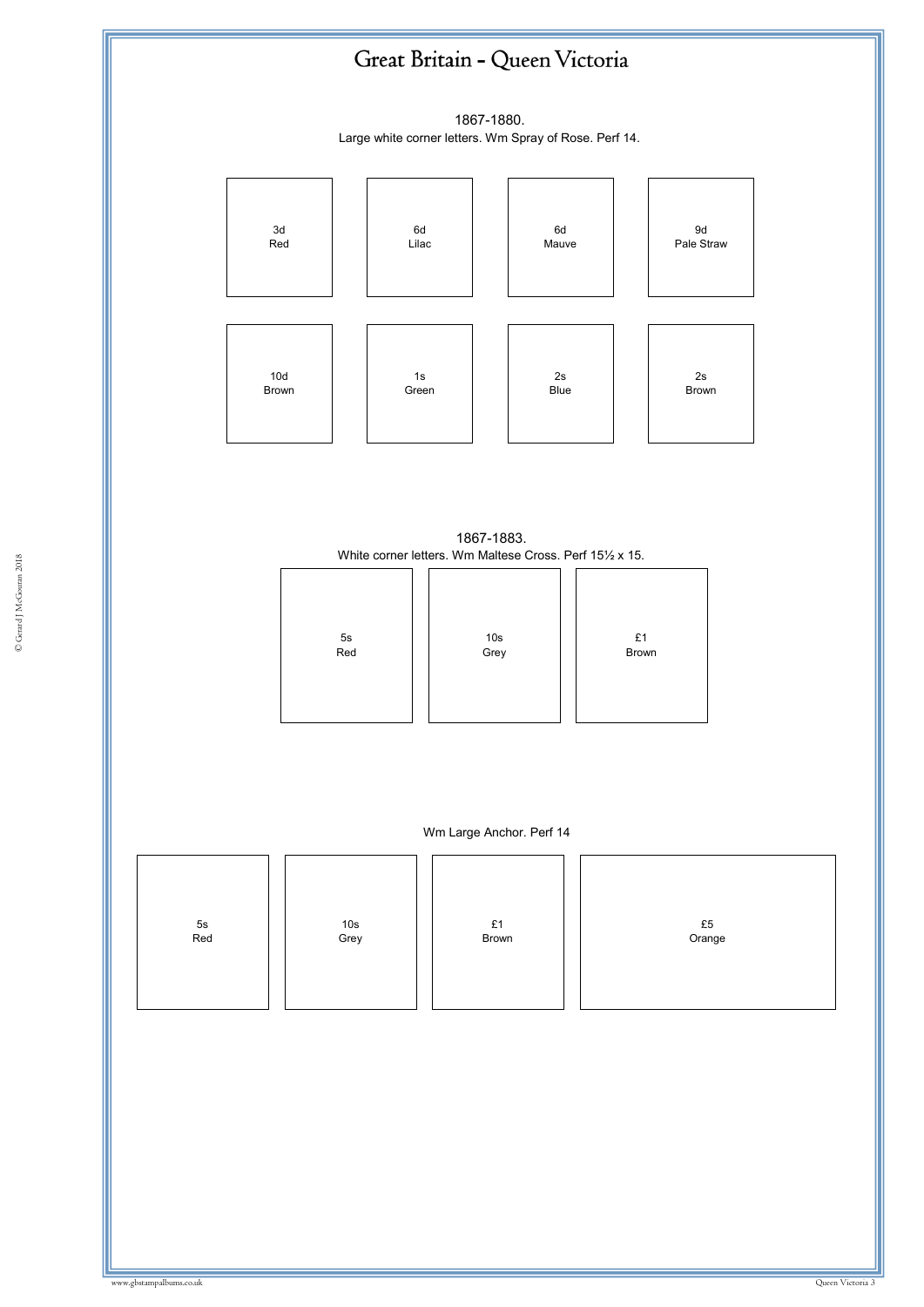

1872-1873. Large white corner letters. Wm Spray of Rose. Perf 14.



1873-1880. Large coloured corner letters. Perf 14.

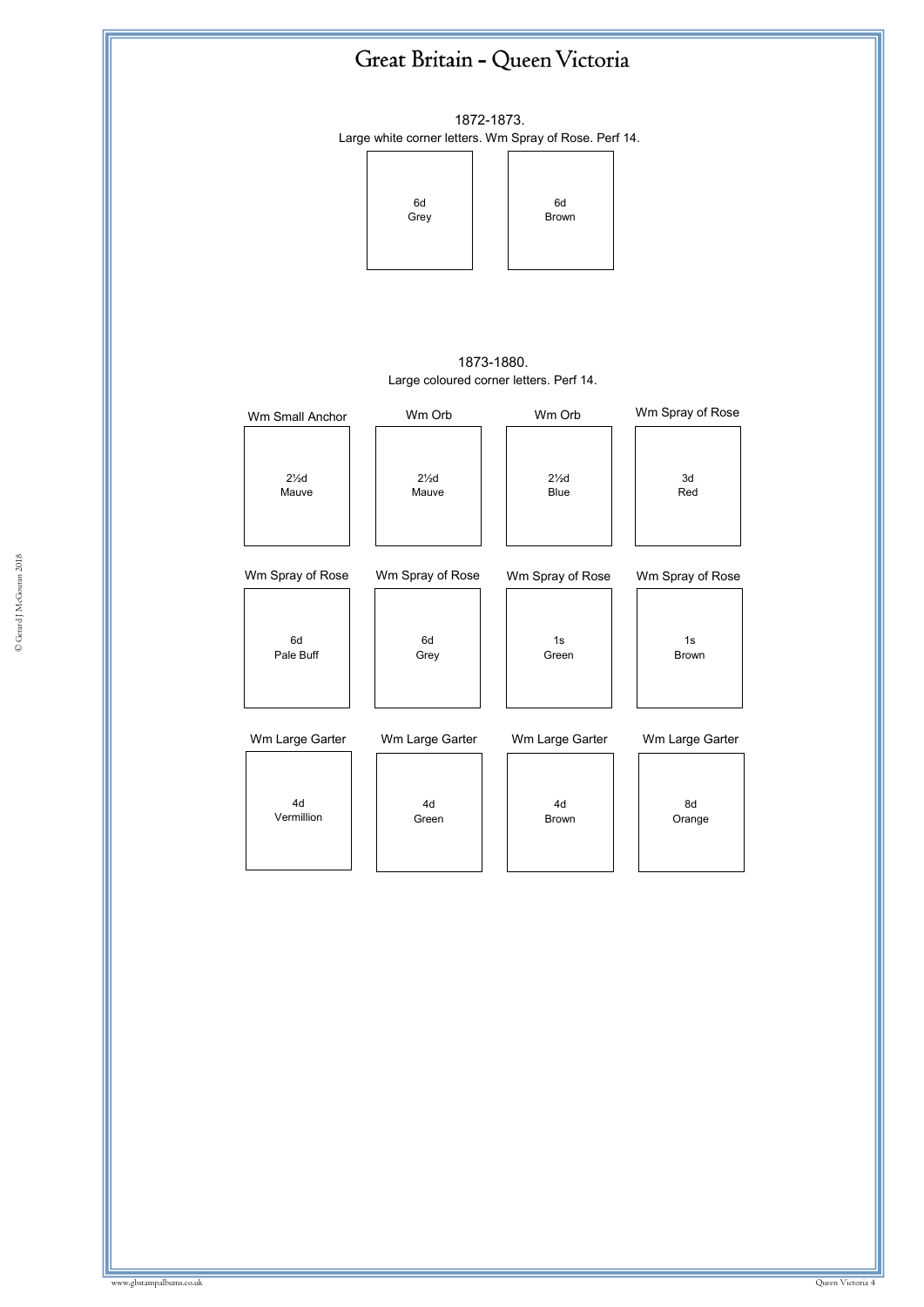## Great Britain - Queen Victoria



1880-1881. Wm Imperial Crown. Perf 14.



1881. Wm Imperial Crown. Perf 14



1883-1884. Wm Anchor. Perf 14.

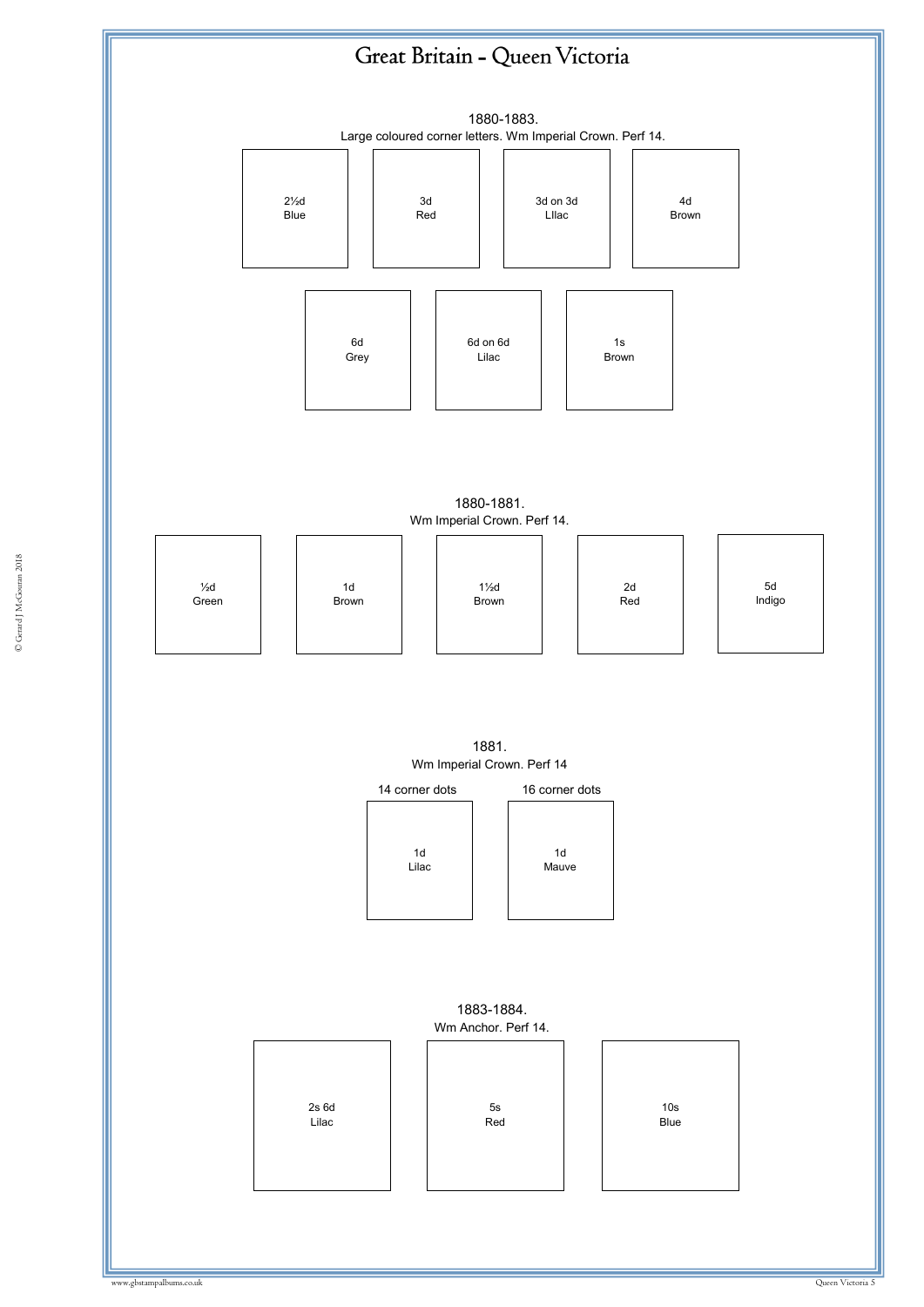## Great Britain - Queen Victoria



1884-1891. Perf 14.



Wm Imperial Crown